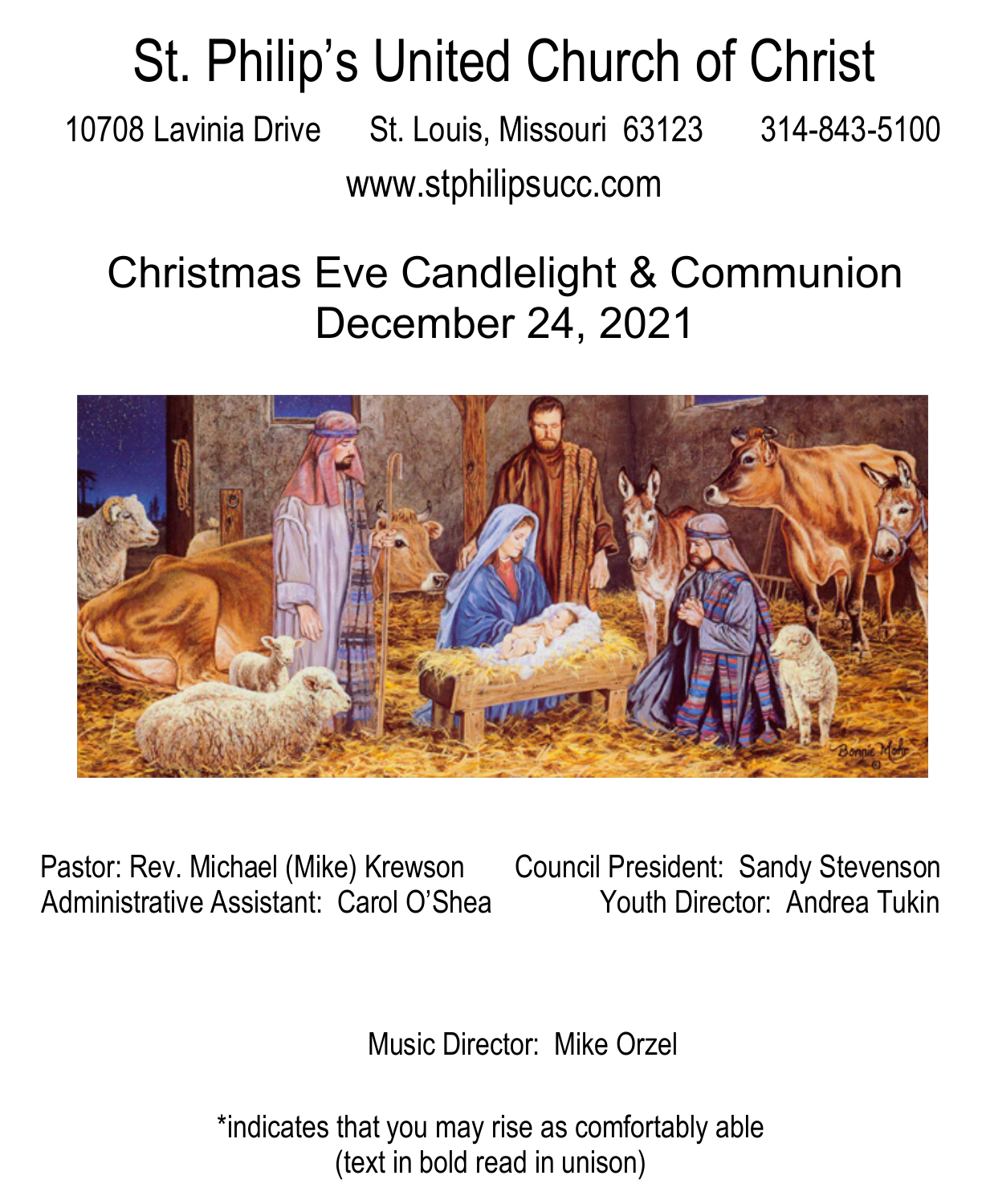Prelude

#### Lighting the Candles

\* Call to Worship (Responsively)

The impossible is about to happen in a stable. The people who walked in darkness have seen a great light;

**Those who lived in a land of deep darkness, on them has the light shined!**

This is the evening when creation stood still and held its breath, for God was doing the most wonderful, dangerous thing.

**This is the evening when God embraced humanity from the inside, as one of us, from birth to death.**

In the beginning was the Word, and the Word was with God, and the Word was God.

#### **And the Word became flesh and dwelt among us, full of grace and truth.**

\* Opening Hymn: "O Come, All Ye Faithful" #148

O come, all ye faithful, joyful and triumphant,

O come ye, O come ye to Bethlehem;

come and behold him, born the King of angels;

O come let us adore him, O come, let us adore him,

O come let us adore him, Christ, the Lord.

Sing, choirs of angels, sing in exultation,

sing, all ye citizens of heaven above!

Glory to God, all glory in the highest;

O come let us adore him, O come, let us adore him,

O come let us adore him, Christ, the Lord.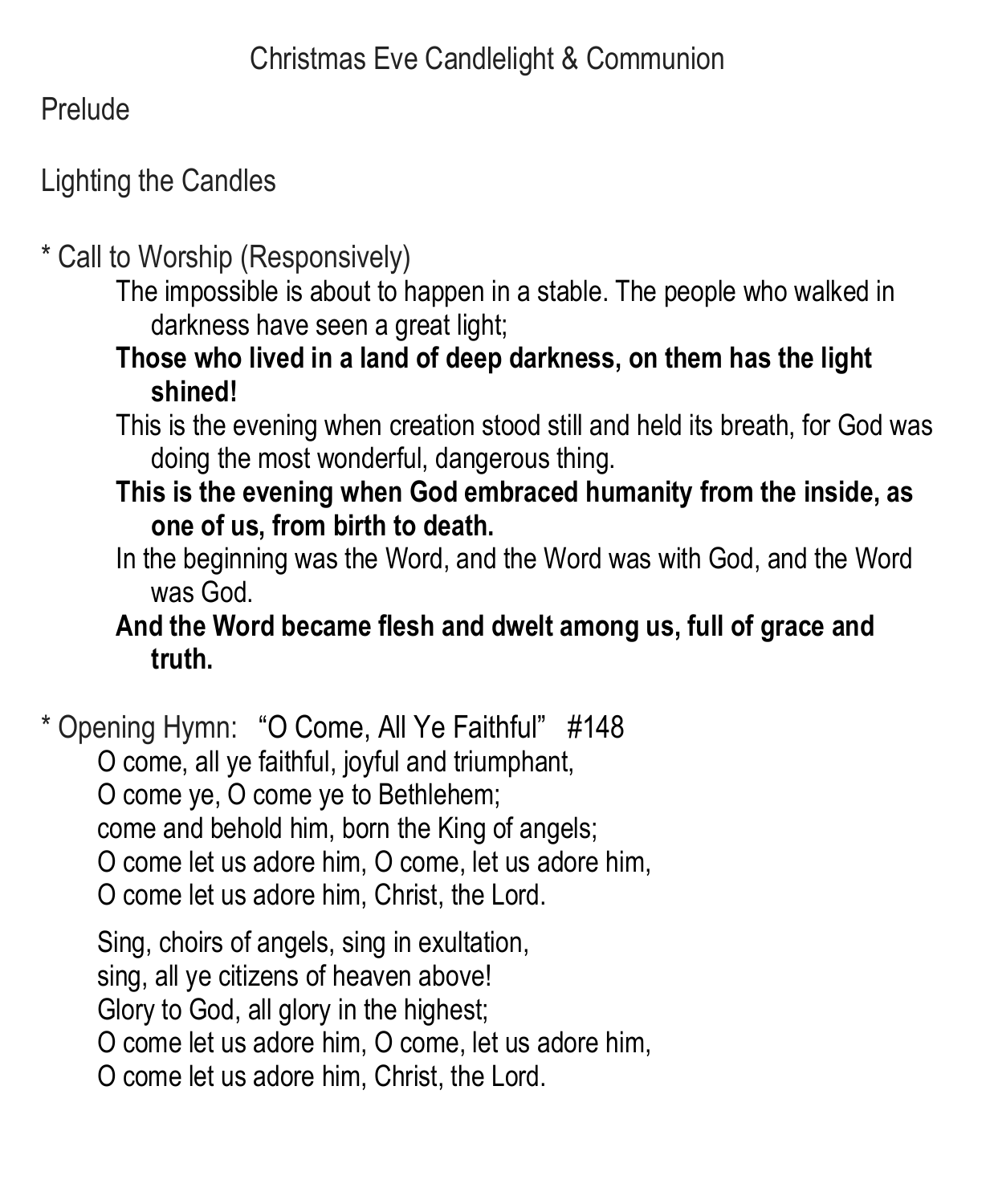\* Evening Prayer (All)

- **God, we are drawn to you this evening by the voice of angels calling, announcing to the world the coming of our Christ, our Prince of Peace.**
- **Though veiled in flesh, we know him as your own, and we rejoice in the flesh he shares with us, for by your holy incarnation all the world is sanctified tonight, and made a home where your gracious love is once again revealed.**
- **So we come this evening, joyful and triumphant, to Bethlehem again. Behold, once more, the Son of God is born. Amen.**

\* Response: The refrain of Hymn # 148: "O Come, All Ye Faithful"

**O Come let us Adore Him, O Come let us Adore Him, O Come let us Adore Him, Christ the Lord.**

Lighting of the Christmas Candle

Scripture: Luke 2:8-15

- In that region there were shepherds living in the fields, keeping watch over their flock by night.
- Then an angel of the Lord stood before them, and the glory of the Lord shone around them, and they were terrified.
- But the angel said to them, "Do not be afraid; for see—I am bringing you good news of great joy for all the people: to you is born this day in the city of David a Savior, who is the Messiah, the Lord.
- This will be a sign for you: you will find a child wrapped in bands of cloth and lying in a manger."
- And suddenly there was with the angel a multitude of the heavenly host, praising God and saying,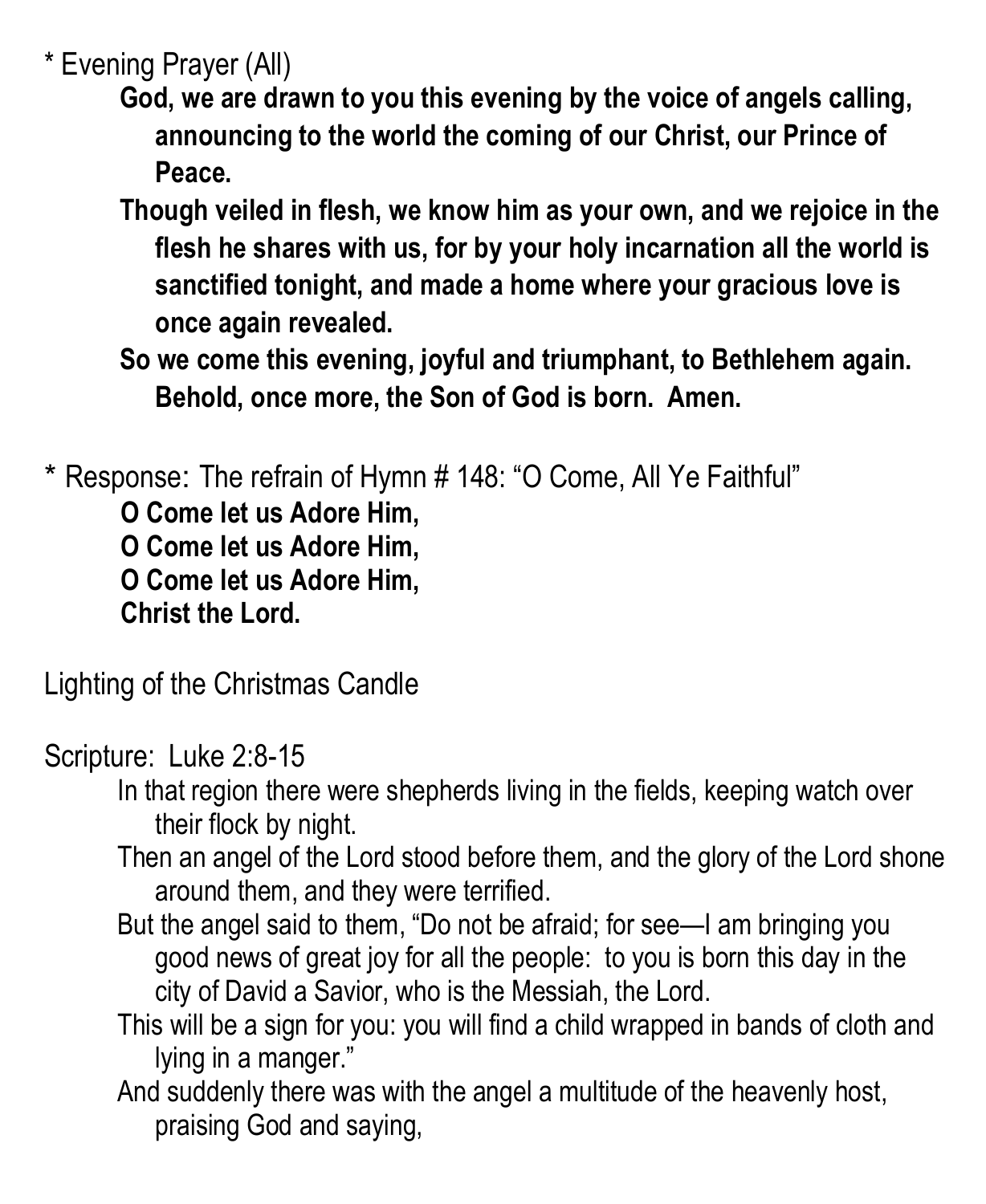"Glory to God in the highest heaven,

and on earth peace among those whom he favors!"

When the angels had left them and gone into heaven, the shepherds said to one another, "Let us go now to Bethlehem and see this thing that has taken place, which the Lord has made known to us."

Hymn: "It Came Upon the Midnight Clear" #153 Verses 1 and 4 only It came upon the midnight clear, that glorious song of old, from angels bending near the earth to touch their harps of gold; "Peace on the earth, good will to all, from heaven's all gracious King." The world in solemn stillness lay to hear the angels sing.

For lo, the days are hastening on, by prophet seen of old, when with the ever-circling years shall come the time foretold; when peace shell over all the earth its ancient splendors fling, and the whole world send back the song which now the angels sing.

Scripture: Luke 2:1-7

- In those days a decree went out from Emperor Augustus that all the world should be registered.
- This was the first registration and was taken while Quirinius was governor of Syria.
- All went to their own towns to be registered.
- Joseph also went from the town of Nazareth in Galilee to Judea, to the city of David called Bethlehem, because he was descended from the house and family of David.
- He went to be registered with Mary, to whom he was engaged and who was expecting a child.
- While they were there, the time came for her to deliver her child.
- And she gave birth to her firstborn son and wrapped him in bands of cloth, and laid him in a manger, because there was no place for them in the inn.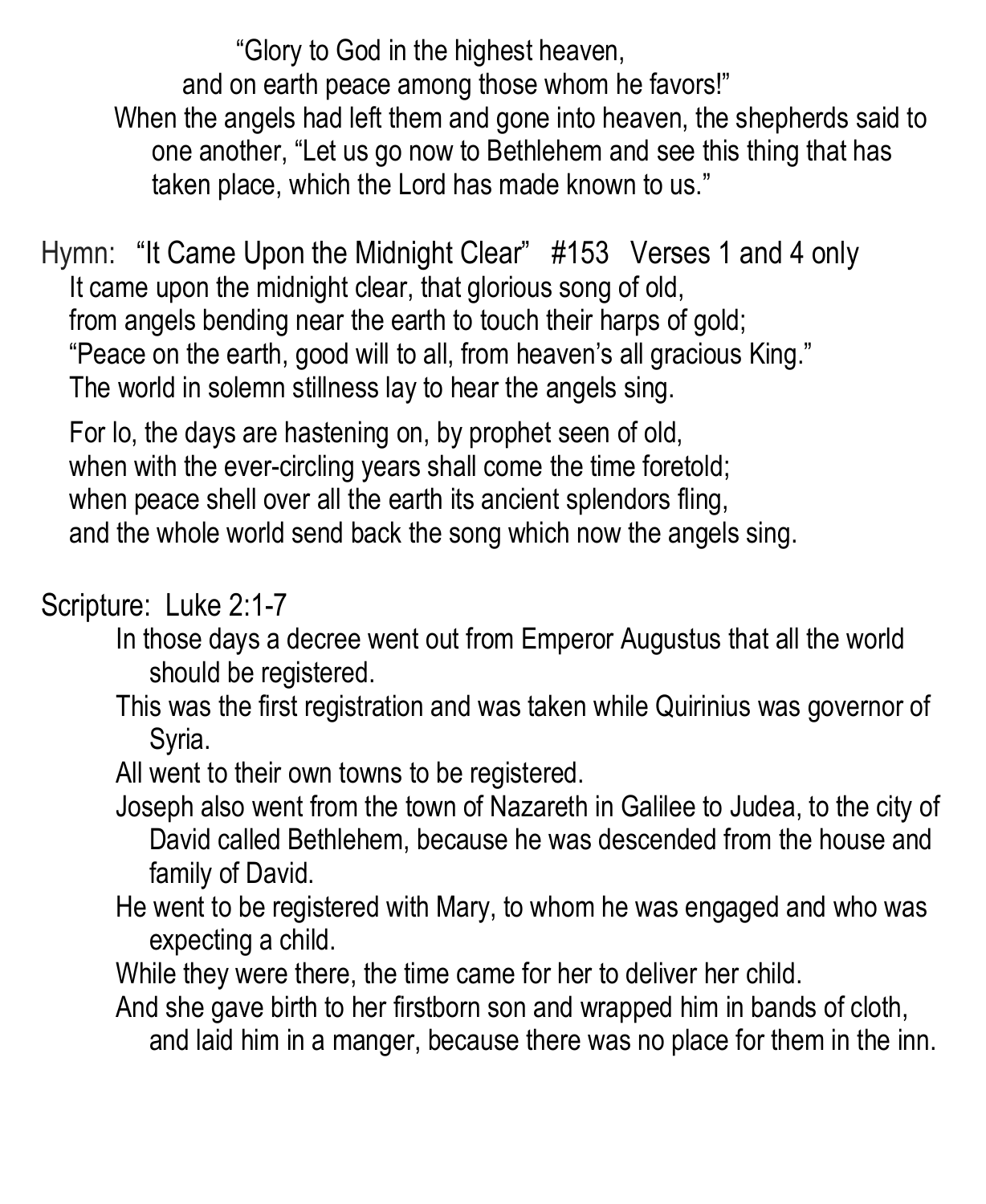Hymn: "What Child is This" #162

What child is this who, laid to rest, on Mary's lap is sleeping? Whom angels greet with anthems sweet, while shepherds watch are keeping? This, this is Christ the King, whom shepherds guard and angels sing; haste, haste, to bring him laud, the Babe, the Son of Mary.

Why lies he in such mean estate where ox and ass are feeding? Good Christian, fear; for sinners here the silen Word is pleading. This, this is Christ the King, whom shepherds guard and angels sing; haste, haste, to bring him laud, the Babe, the Son of Mary.

#### Scripture: Luke 2:16-20

So they went with haste and found Mary and Joseph, and the child lying in the manger.

When they saw this, they made known what had been told them about this child; and all who heard it were amazed at what the shepherds told them. But Mary treasured all these words and pondered them in her heart.

The shepherds returned, glorifying and praising God for all they had heard and seen, as it had been told them.

Anthem: "Emmanuel"

Our Gifts

Response "Praise God from Whom All Blessings Flow"

**Praise God from whom all blessings flow;** 

**Praise God, all creatures here below;**

**Praise God above, ye heavenly host:** 

**Creator, Christ and Holy Ghost. Amen.**

Prayer Dedicating our Gifts (Together)

**O God, our hearts are full of anticipation and hope. The beauty of this season brings us face to face with your son, the miracle of the Incarnation.**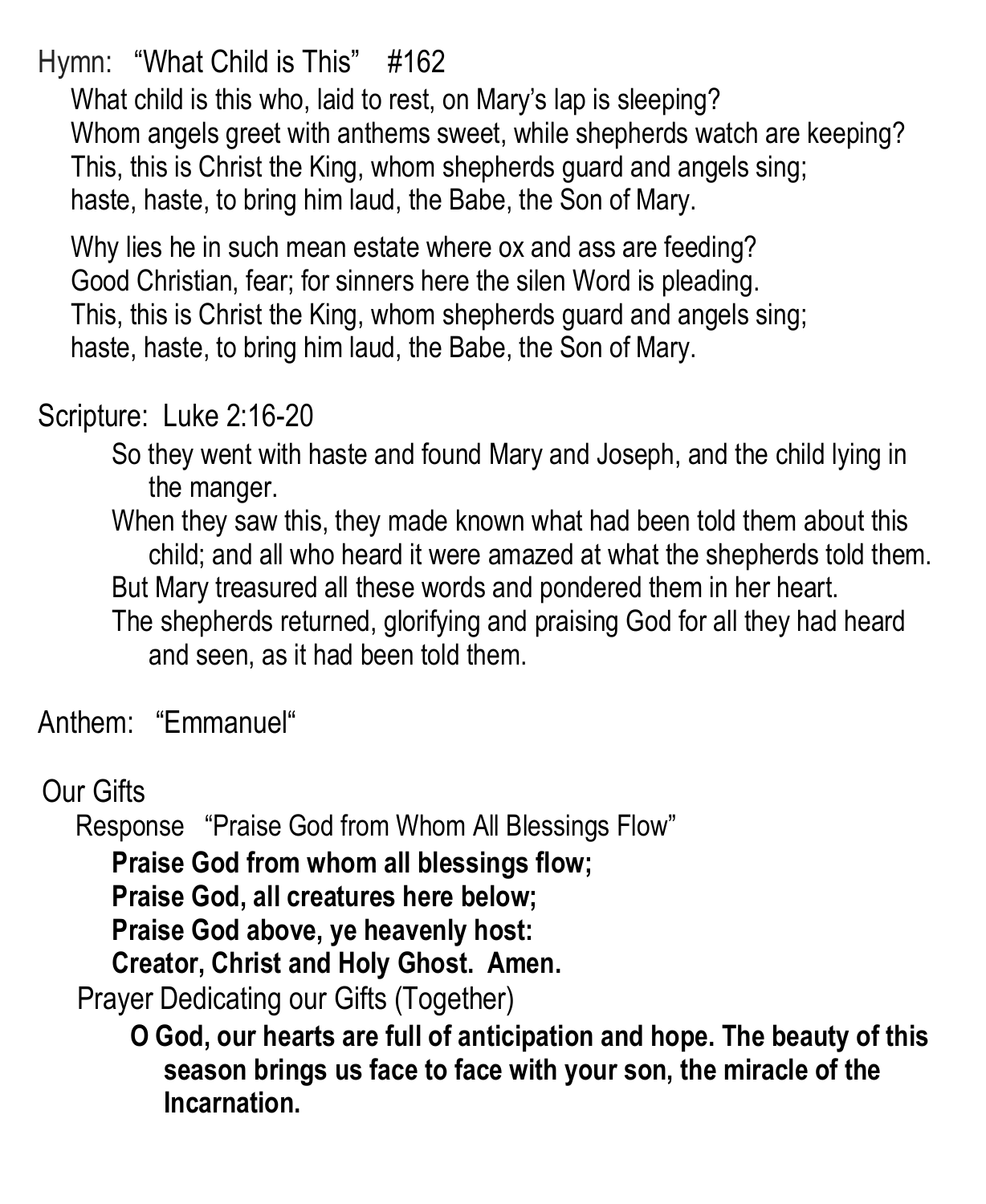**As we worship the infant king, we celebrate the greatness of this gift you have given. Receive, we pray, our gifts as we welcome your presence tonight. Amen.**

#### THE SACRAMENT OF COMMUNION

INVITATION (Responsively)

Come to the Lord's Table, all you who love him. Come to the Lord's Table, be at peace.

**Always and everywhere, O God, we give thanks to you.**

Lift up your hearts

**We lift them to God.**

As part of the one Church throughout God's creation;

**Let us give thanks to God Most High**.

COMMUNION HYMN: "O Little Town of Bethlehem" #144 Verses 1 & 2 O little town of Bethlehem, how still we see thee lie! Above thy deep and dreamless sleep the silent stars go by. Yet in thy dark streets shineth the everlasting Light; the hopes and fears of all the years are met in thee tonight.

For Christ is born of Mary, and gathered all above while mortals sleep, the angels keep their watch of wondering love. O morning stars, together proclaim the holy birth. Your voices raise to God in praise; and peace to all on earth.

THE BREAKING AND POURING

SHARING OF THE ELEMENTS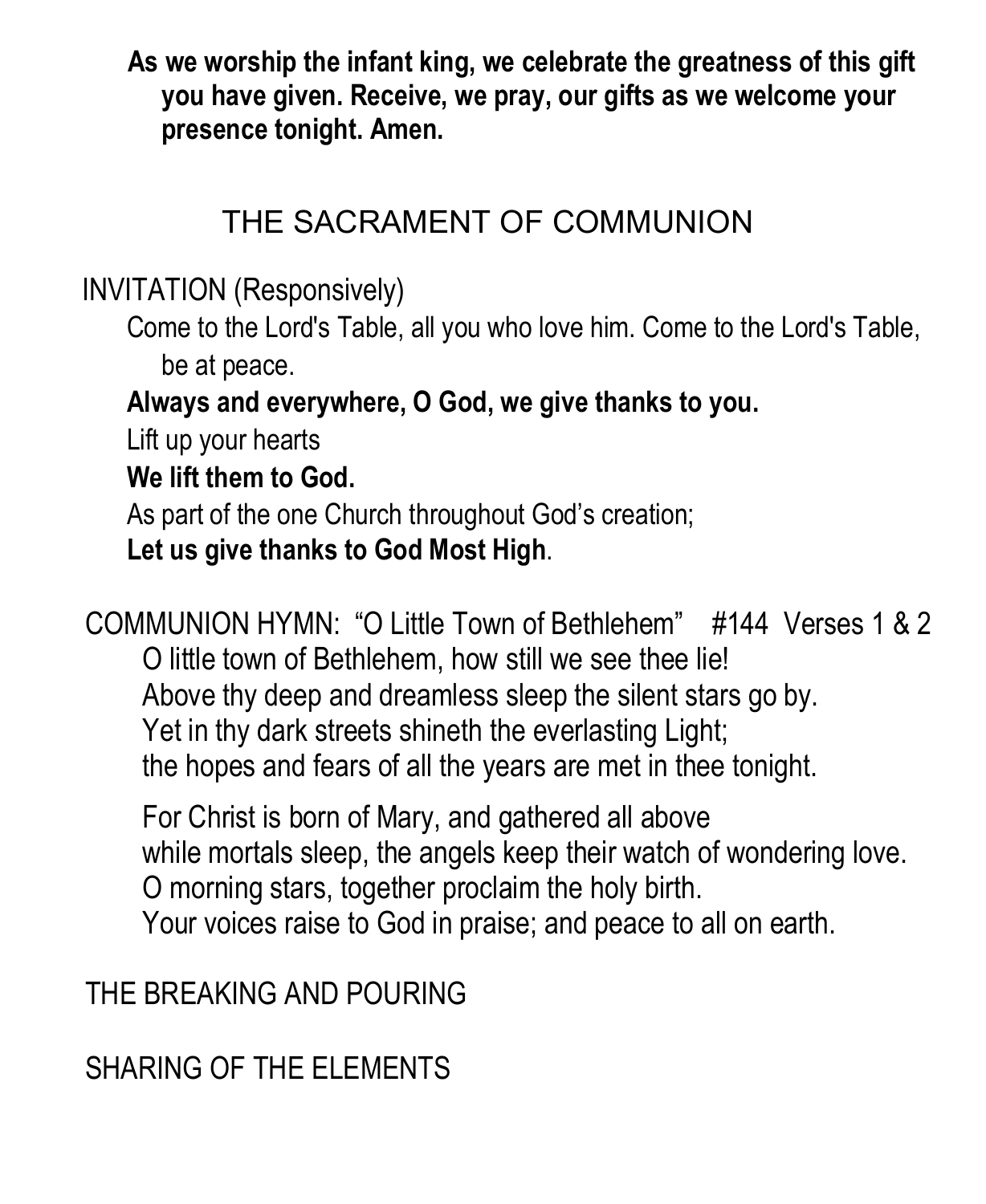THE PRAYER OF THANKSGIVING (Together) **Almighty God, we give you thanks for this holy mystery in which you have given yourself to us. Send us now in the strength of the Spirit to give ourselves for others, and call all to rejoice with us in your saving love; through Jesus Christ our Lord. Amen.**

COMMUNION HYMN: "O Little Town of Bethlehem" #144 Verses 3 & 4 How silently, how silently the wondrous gift is given! So God imparts to human hearts the joys of highest heaven. No ear may hear Christ coming, but in this world of sin, where meek souls will receive him still, the dear christ enters in.

O holy Child of Bethlehem, descend to us, we pray; cast out our sin, and enter in; be born in us today. We hear the Christmas angels the great glad tidings tell; O come to us, abide with us, our god, Emmanuel.

Candle lighting, as we sing Closing Hymn "Silent Night" #145 Silent night, holy night, all is calm, all is bright round yon virgin mother and child, holy infant so tender and mild, sleep in heavenly peace, sleep in heavenly peace.

Silent night, holy night, shepherds quake at the sight, glories stream from heaven afar, heavenly hosts sing alleluia; Christ the Savior, is born! Christ the Savior, is born!

Silent night, holy night, Son of God, love's pure light radiant beams from thy holy face, with the dawn of redeeming grace, Jesus, Lord, at thy birth, Jesus, Lord, at thy birth.